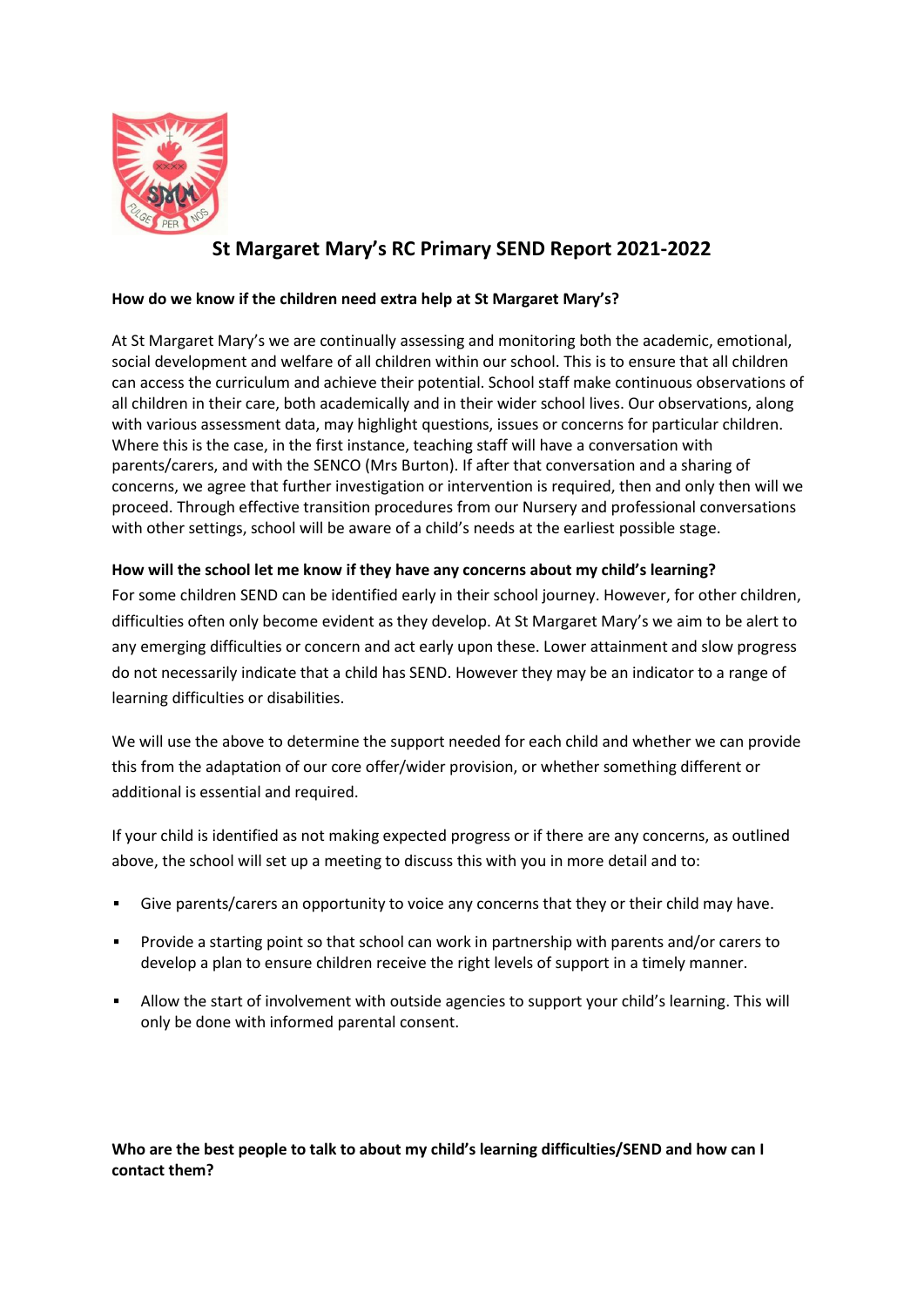## **Class teacher**

## **Responsible for:**

- Checking on the progress of a child and identifying, planning and delivering any additional help a child may need (this could be things like targeted work, additional support) and liaising with the SENCO.
- Assessing programmes of work (IPM/APDR), and sharing and reviewing these with parents
- Ensuring that all staff working with a child in school are helped to deliver the planned work/programme for a child, so they can achieve the best possible progress. This may involve the use of additional adults, outside specialist help, and specially planned work and resources.
- Ensuring that the school's SEND Policy is followed in their classroom and for all the pupils they teach with any SEND.

## **The SENCO (Mrs. Burton – Acting Miss McCreavy/ Miss Handrick)**

## **Responsible for:**

- Coordinating all the support for children with special educational needs or disabilities (SEND) and developing the school's SEND Policy to make sure all children receive a consistent, high quality response to meeting their needs in school. \* Writing all individual programmes of work for children with SEND including those with EHCs, these are called IPMs/APDRs
- Supporting the teachers to ensure that parents are: involved in supporting their child's learning, kept informed about the support their child is getting and involved in reviewing how they are doing.
- Liaising with all the other people who may be coming into school to help support a child's learning e.g. Speech and Language Therapy, Educational Psychology, School Counsellor, Physiotherapists etc.
- Updating the school's SEND record (a system for ensuring the SEND needs of pupils in this school are known) and making sure that there are effective records of a child's progress and provision.
- Completing EHC plans and annual reviews for those children assessed at that level.

\*Providing support for teachers and support staff in the school - so they can help children with SEND in the school achieve the best possible progress.

### **Headteacher (Mr Sutton)**

### **Responsible for:**

 The day-to-day management of all aspects of the school, this includes the support for children with SEND.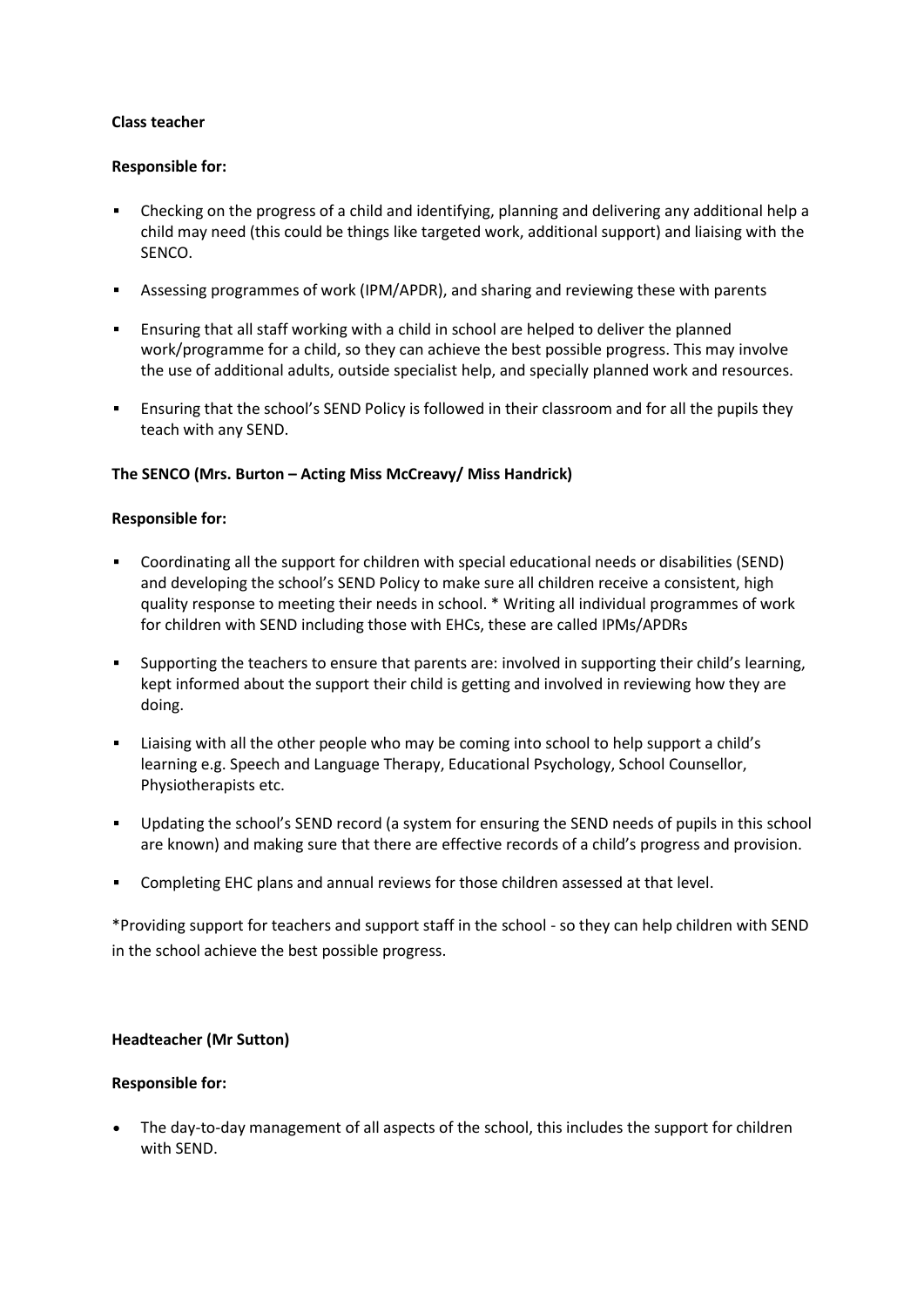- Mr Sutton gives responsibility to the SENCO and class teachers, but is still responsible for ensuring that a child's needs are met.
- Mr Sutton makes sure that the Governing Body is kept up to date about any issues in the school relating to SEND from information shared by the SENCO.

## **Governors / SEND Governor (Mrs Ager):**

## **Responsible for:**

 Making sure that the necessary support is made for any child who attends the school who has SEND.

If any parent has concerns about a child's learning or development, please arrange to meet with firstly the child's class teacher who will then liaise with the SENCO (Mrs. Burton)

Both the class teachers and the SENCO can be contacted via the school office or at 0161 681 1504.

## **What are the different types of support available for children at St Margaret Mary's with SEND and how will expertise be accessed?**

There are various different types of support at St Margaret Mary's. These include Quality First Teaching:

## **Specific group work within a smaller group of children: (Target Groups)**

This group, often called Intervention/ target groups

- Children will engage in group sessions with specific targets to help them to make more progress.
- A Teaching Assistant/Teacher would run these small group sessions using specific plans.
- Planned, targeted support, delivered in the classroom or outside in a quiet, resource area, with work carefully planned by the teacher/teaching assistant, including other professional guidance, to meet the needs of the children.
- Delivered by a teacher or a teaching assistant who has had in-school and or external training to run these groups.

If any outside expertise is needed the SENCO, Mrs. Burton will arrange this, in consultation with the parents / carers.

### **SEND Support**

A child will have been identified: the class teacher/SENCO (or parents / carers will have raised worries) as needing more specialist input in addition to quality first teaching and intervention groups.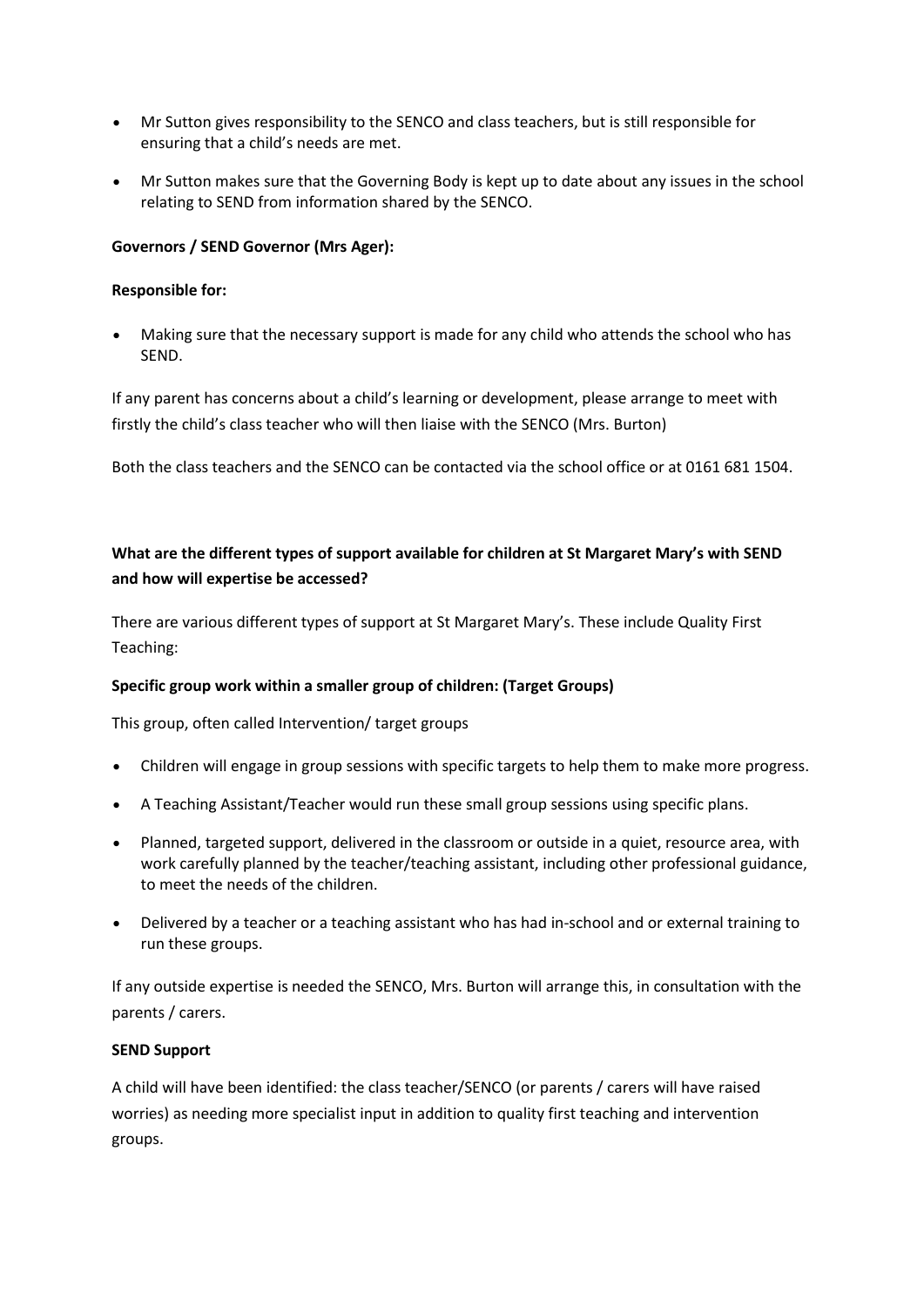- A parent / carer will be asked to come to a meeting to discuss their child's progress and help discuss and plan possible ways forward; an individual plan for the child will be written (IPM/APDR) with specific targets.
- A parent/ carer may be asked to give their permission for the school to refer a child to a specialist professional e.g. Educational Psychologist / Speech and Language Therapist / Sensory support, social and emotional behaviour support etc. This will help the school to understand a child's particular needs better and be able to support them better in school.
- The specialist professional may work with the child to understand their needs and make recommendations. For example:
	- Making changes to the way the child is supported in class e.g. some individual support or changing some aspects of teaching to support them better, resources (essential provision) to meet their needs
	- Support to set better targets which will include their specific expertise.
	- A group run by school staff under the guidance of the outside professional e.g. a social skills group
	- A group or individual work with an outside professional attending to support this

This type of support is available for children with specific barriers to learning that cannot be overcome through quality first teaching and small intervention groups.

## **Specified Individual High Level Support**

This is usually provided via an Education, Health and Care Plan (EHCP). This means the child will have been identified by the class teacher, SENCO as needing a particularly high level of individual or small group teaching, which cannot be wholly provided from the budget available to the school. Usually the child will also need specialist support in school from a professional outside the school e.g. Catalyst Support Service or the Educational Psychologist. The professionals will firstly make recommendations that will be implemented, monitored and evaluated. Then at a review meeting, if it is decided that support needs to continue and that the cost of support needed for the child goes beyond £6000, then the school or parents/carers can apply for an Educational Health Care Assessment through the appropriate Local Authority.

For a child this would mean:

- The school (or parent / carer) requests that the Local Authority carry out a statutory assessment of a child's needs. This is a legal process which sets out the provision for the child.
- After the school / parent carer has sent in the request to the Local Authority, the LA will decide whether they think the child's needs, seem complex enough to need a statutory assessment. All professionals involved with the child write a report as part of the assessment outlining the child's needs. After the reports have all been sent in, the Local Authority will decide if the child's needs are severe, complex and lifelong. If this is the case and is agreed at a Local Authority professional panel, they will write an EHC Plan. If this is not the case, they will ask the school to continue with the support provided.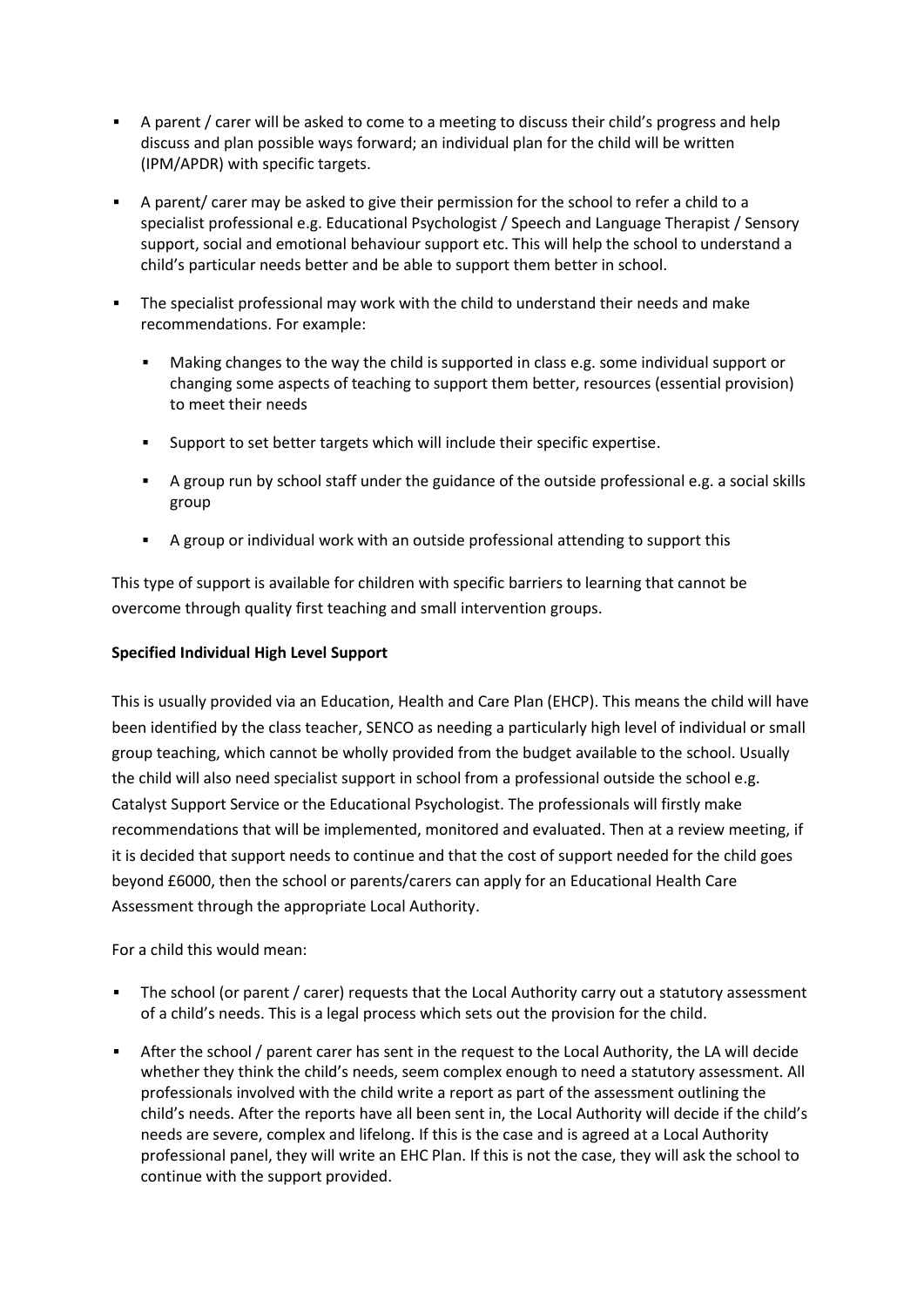The EHC Plan will outline the provision that the child will receive. It will also have long and short term outcomes for the child. An additional adult may be used to support the child with whole class learning or provision may be made in small groups. The provision made is all dependent on the child's needs and the outcomes written by the LA in the EHC Plan.

## **How are the teachers in school helped to work with children with SEND and what training do they receive?**

At St Margaret Mary's we firmly believe in the early identification of children with SEND and focus upon the following four broad areas of need: Communication and Interaction; Cognition and Learning; Social, Emotional and Mental Health Difficulties; Sensory and Physical Needs. (As outlined in the Code of Practice); However, we give priority on assessing each child's individual needs rather than placing them into specific categories.

- The school has a clear training plan for all staff to improve the teaching and learning of all children, particularly those with SEND. (teachers and teaching assistants) This includes whole school training on SEND issues such as Quality First Teaching methods, ASD and communication, speech and language difficulties, and the categories of need outlined above.
- **Individual teachers and support staff attend training courses run by Catalyst, One Education and** other outside agencies that are relevant to the needs of specific children in their class. In addition to this Specialist Provision from schools such as Camberwell Park, Rodney House, Lancasterian and the Grange provide outreach support for school staff. Such professionals may work closely with individual teachers and advise them on strategies to use best to support the child's needs.
- The SENCO contacts and liaises with outside agencies where necessary to support a child's individual needs.

## **Who are the other people providing services to children with additional needs in St Margaret Mary's?**

Depending on the needs of the child, they may work with either or both an educational service or the health service. A child will have access to these services through school or through referral by School Health and parent / carers. School may purchase extra time from agencies to support the specific needs of the children. The following is a list of some of the agencies school works with.

### **School Pastoral Lead: Mrs. Burton/Miss Alexis Slater**

At St Margaret Mary's we believe that support should be provided for all children to improve their emotional and social development. Within school, the Pastoral Lead works with those children who have mental health, social, emotional or behavioural difficulties; with opportunities for children to process their feelings and develop coping strategies. Mrs. Burton ensures the children who need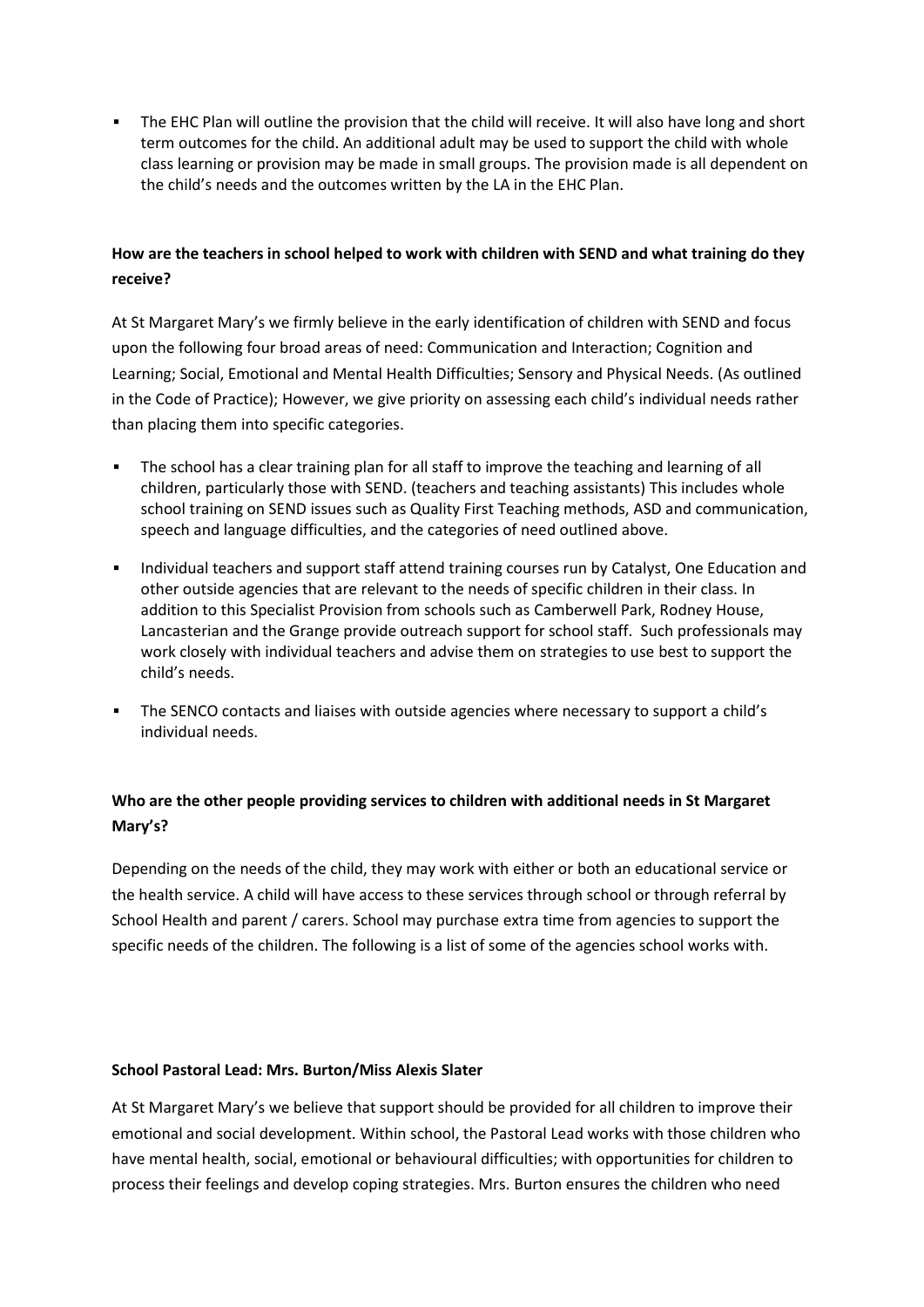specific well-being / emotional support, mindfulness sessions are allocated this provision and she will liaise with the parents accordingly via referrals. Mrs. Burton and Miss Slater work closely with and supports the parents, families and carers of children who may have specific barriers to learning and / or SEND. This is often through Early Help and Planning of Need Meetings.

**School Well Being Sessions** – Miss Slater works in school with targeted children. This is coordinated and followed up by teachers / teaching assistants working with the children daily.

**Mindfulness sessions** – These are provided in school with Miss Slater, a trained counsellor and therapist, to support those children with anxiety or SEMH difficulties.

**Caritas Support Service** – Outside pastoral, social and emotional expertise from Caritas that can provide specific support based on the child's individual needs.

**CATALYST Educational Psychology Service** –Regular planning meetings to needs within the school. Referrals are made by the SENCO according to need.

## **Sensory Service**

For children with visual or hearing needs

**Speech and Language Therapy** - provided by the Health Care Service or working with the school based Speech and Language programme ELKLAN delivered by the SENCO supported by TAs

**School Nurse / Health Visitor** - provided by the School Health Care Service they work closely with Mrs. Burton to support the children.

**Specialist Nurses** - for children with specific medical conditions

**CaMHS** - (Child and Adolescent Mental Health Services)

**Outreach / Inreach** - Professionals from specialist provision (Lancasterian / Camberwell Park / Rodney House / Grange / Bridgelea etc…) supporting children and teachers with specific strategies.

**Occupational Therapy** - supporting children and teachers with strategies for physical / sensory needs.

**Physiotherapy** - supporting children and teachers with strategies for physical needs.

**Social Care** - supporting children and families. Mr. Sutton, Miss Handrick and Mrs Burton are the school link for social care.

## **How will the curriculum be adapted for my child at St Margaret Mary's?**

 All pupils are encouraged to take part in all areas of the curriculum. No pupil is ever excluded from taking part in an activity or learning due to their SEN or disability. However, there are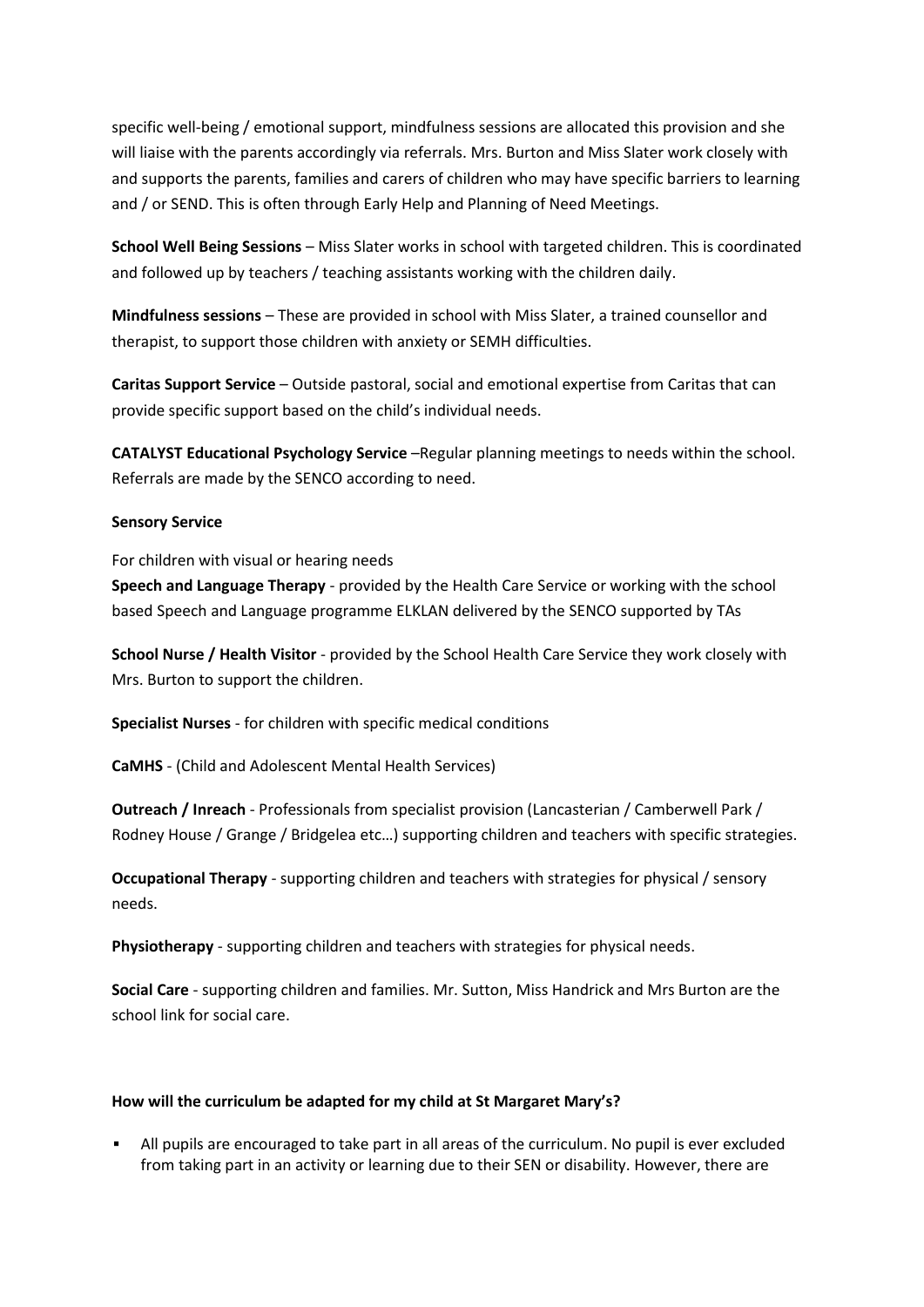sometimes barriers to learning which prevent some children from making the appropriate progress and accessing the curriculum as their peers would. Where this is the case, sensitive adaptations are made to enable all pupils to access their learning entitlement and provision.

- The use of differentiated work, along with different and appropriate teaching style to meet the needs of the children is implemented. Planning and teaching will be adapted on a daily basis if needed, to meet your child's learning needs; this is documented on the child's agreed individual Plan IPM / APDR.
- The encouragement of peer support through mixed ability grouping and paired and group reading and writing activities.
- The development of pupils' self- esteem through praise, rewards, merits and a caring ethos in the class and throughout the school.
- The use of teaching assistants to provide extra individual or small group attention. Specific resources and strategies (essential provision) will be used to support a child individually and in groups, based on a child's individual needs.
- The liaison with parents to share in the child's learning and to plan the child's work in partnership.
- The use of the identification and monitoring programme.
- The use of target setting and individual planning: IPM / APDR, Class Teachers plan lessons according to the specific needs of all groups of children in their class, and will ensure that a child's needs are met. Assessments will be made … to highlight small steps of progress and evidence based interventions including: Soundswrite, Maths Recovery etc…

## **How will my child be included in activities outside of the classroom at St Margaret Mary's?**

- Before school provision and extra-curricular activities are accessible to all of our children.
- Occasionally some conditions can call for extra risk assessments on school trips, e.g. if a wheelchair is needed etc. If your child's circumstances call for a teaching assistant or carer, then they may also attend most trips with your child. The school endeavours to be as fully inclusive as is possible.

### **How will we measure the progress of your child in school?**

- A child's progress is continually monitored by the class teacher through ongoing assessments
- The child's progress is reviewed formally every term and an outcome of: at the expected level or below / above the expected level for the year group given in reading, writing, numeracy and science.
- A child with additional needs will be assessed alongside the targets set on the IPM / APDR, with these identified and broken down to provide more information of smaller steps of progress. Children at SEN support will have an individual plan with specific targets for the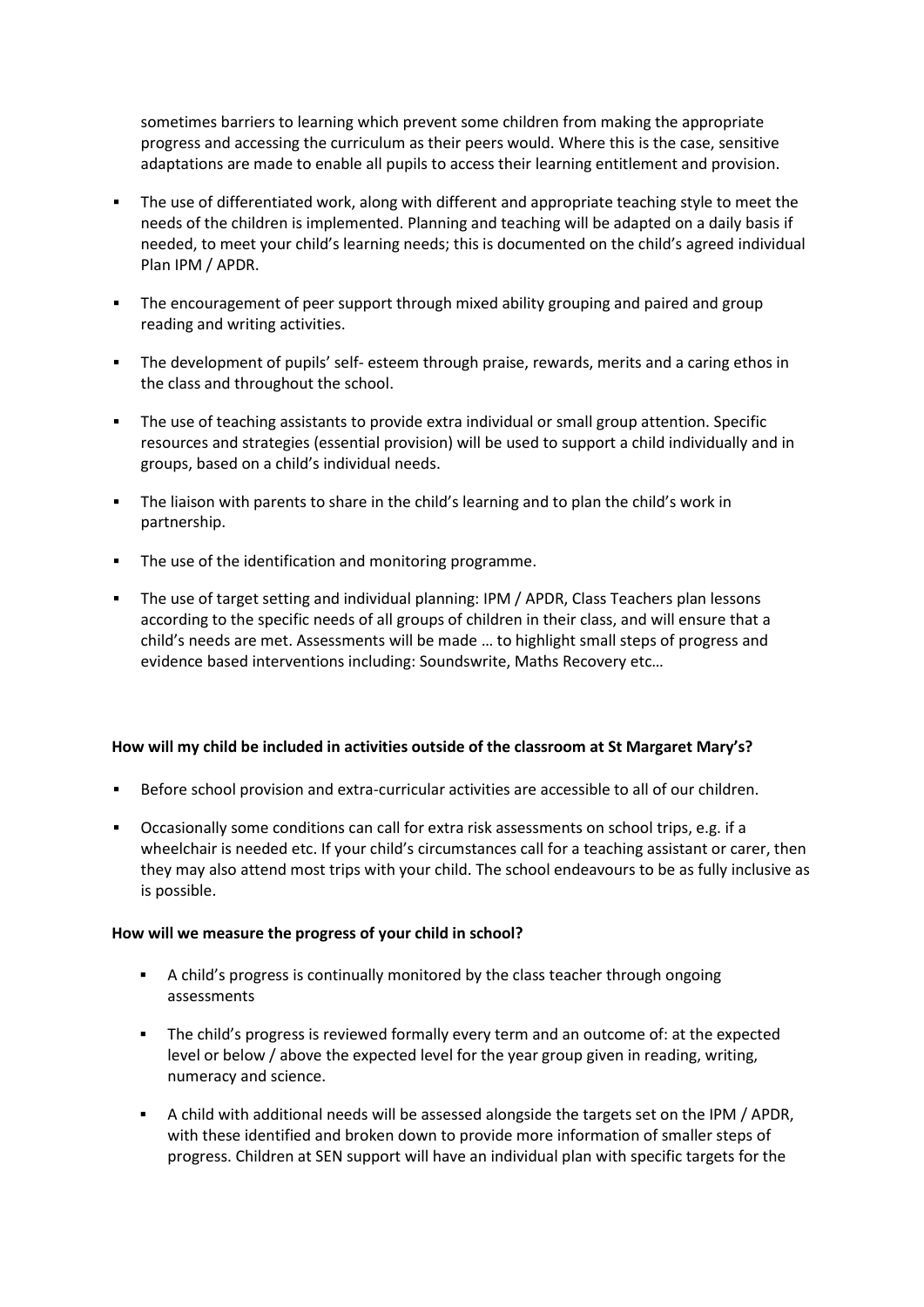child - this is called an Individual Provision Map / APDR – this will be reviewed with parental / pupil involvement.

- The progress of children with an EHC Plan is formally reviewed annually with the child, parent / carers and all professionals involved with the child's education.
- The Headteacher (Mr. Sutton), Deputy Headteacher (Miss Handrick), Assistant Headteacher (Mrs. Heaton) and the school SENCO (Mrs. Burton) will also check that a child is making good progress through monitoring the progress and attainment that children are working at and in discussion with the class teachers every term (pupil progress meetings, one of which is specifically dedicated to the progress of children with additional needs).

**SATS:** At the end of each key stage (i.e. at the end of Year 2 and Year 6) all children are required to be formally assessed using Standard Assessment Tests (SATS). This is something the government requires all schools to do and the results are published nationally. All other classes complete end of year assessments, these could be optional SATs, or other formal assessments, these are given to the senior leadership team and the next class teacher so there is a continuous understanding of the child's progress, attainment and areas of need. If the child is not yet working within National Curriculum age related expectations a more sensitive assessment tool may be used which shows smaller but significant steps of progress. Teachers ensure that they follow current advice from the DfE Statutory Guidance concerning formal assessments.

## **How are the school's resources used to match the needs of children with additional needs?**

- The Headteacher decides on the budget for Special Educational Needs and Disabilities in consultation with the school governors, on the basis of need in the school.
- The Headteacher and the SENCO, discuss all the information they have about SEND in the school, including: the children needing extra support, the children requiring extra support, the children who have been identified as not making as much progress as would be expected. They then decide what resources/training and support is needed and the budget required.
- All resources/training and support are reviewed regularly and changes made as needed.

## **What support do we have for you as a parent of a child with an additional need at St Margaret Mary's?**

- All information from outside professionals will be discussed with the person involved directly with the child, or where this is not possible, in a report. The LA can provide further support for children and parents with SEND. This is called SENDIASS [Special Educational Needs and Disabilities Information, Advice, Support Service – Manchester]. They offer a free and impartial advice and support to families and young people 0-25 who have SEND. They can be contacted on 0161 209 8353 **parents@manchester.gov.uk or [info@iasmanchester.org](https://www.iasmanchester.org/site/28303aa1/?preview=true&nee=true&showOriginal=true&dm_checkSync=1&dm_try_mode=true&dm_device=desktop)**
- The class teacher is available to discuss a child's progress or any concerns and to share information about what is working well at school so similar strategies can be used at home. Planning for the child will be reviewed with parent / carers involvement IPM / (APDR).
- Homework may be adjusted as needed to a child's individual needs.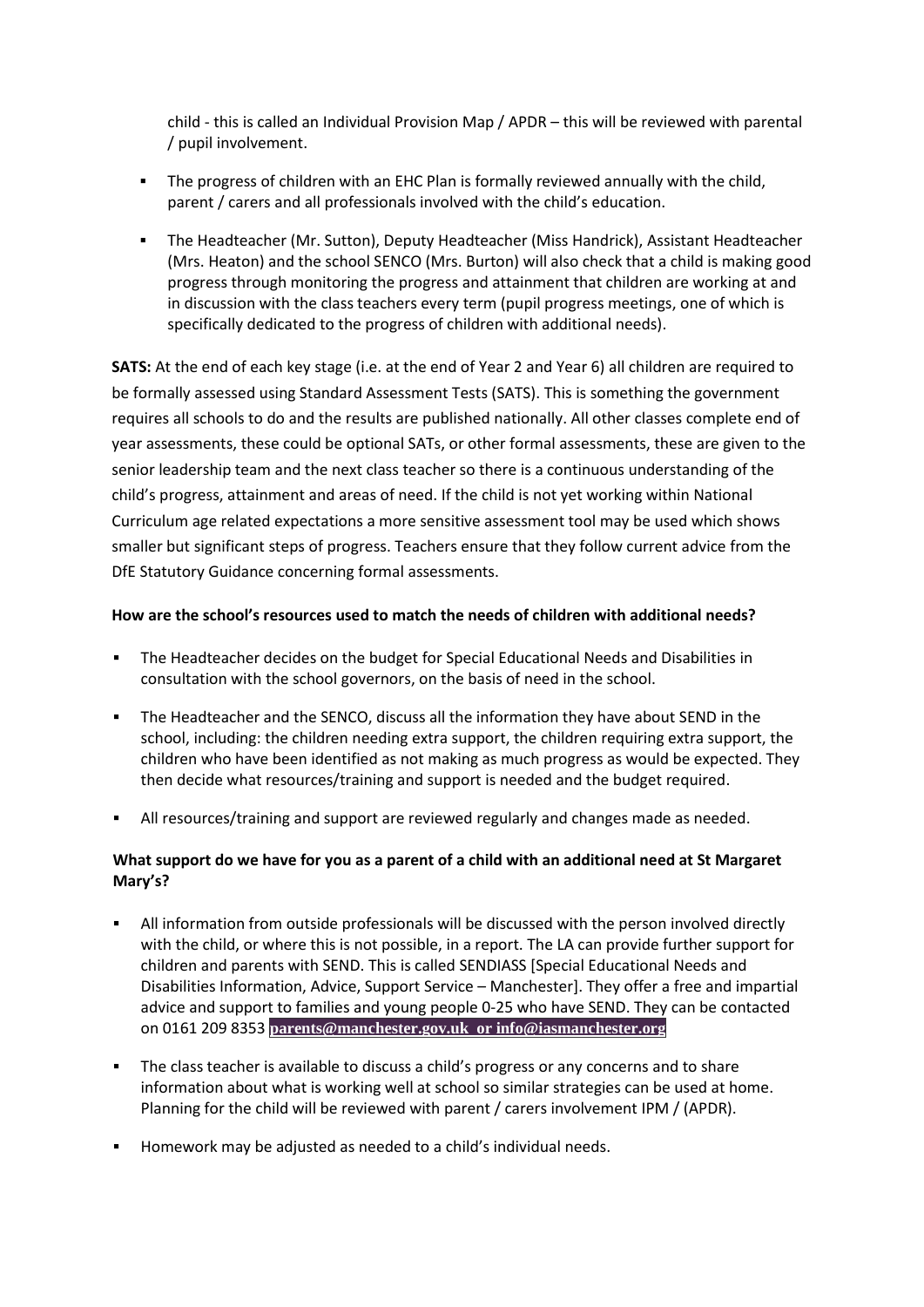A regular home/school message will be used to support communication, when this has been agreed to be useful.

The SENCO and Headteacher are available to discuss a child's progress or any concerns or worries. The Pastoral Lead is also available to meet with parents and carers to discuss any concerns or worries. They can be contacted via the school office.

## **How accessible is the school environment at St Margaret Mary's to children with additional needs?**

- The building is accessible to children with physical disability via ramps. The EYFS area, KS1 area, KS2 area and Main Building can all be accessed without the use of stairs, using the ramps provided. There is a disabled toilet for those children with physical disability risk assessments. All have been completed for areas throughout the school – see Health and Safety Information
- Equipment used is accessible to all children regardless of their needs. Essential Provision is made for those children detailed on their IPM / APDR. For those children with hearing needs / visual needs and equipment is provided for support through the Local Authority Sensory Service.
- Before school provision is accessible to all children including those with SEND.
- Extra- curricular activities are accessible for children with SEND.

For those parents whose first language is not English, every endeavour will be made to ensure all information is understood. This usually involves consultation with the Translation Service Team / school / parents carers/ SENCO / Pastoral Manager to consider how to communicate appropriately based on need.

### **What provision is there for my child's overall well-being?**

We have a targeted pastoral system which aids the School Mission and the holistic approach of the school.

This includes:

### **Nurture Group**

Our nurture groups are founded on evidence-based practice and offer a short-term, inclusive, focused intervention. The nurture group is a small group of children identified by individual and collective need.

In the nurture group, we assess learning and social and emotional needs and give the necessary help to remove the barriers to learning. There is great emphasis on language development and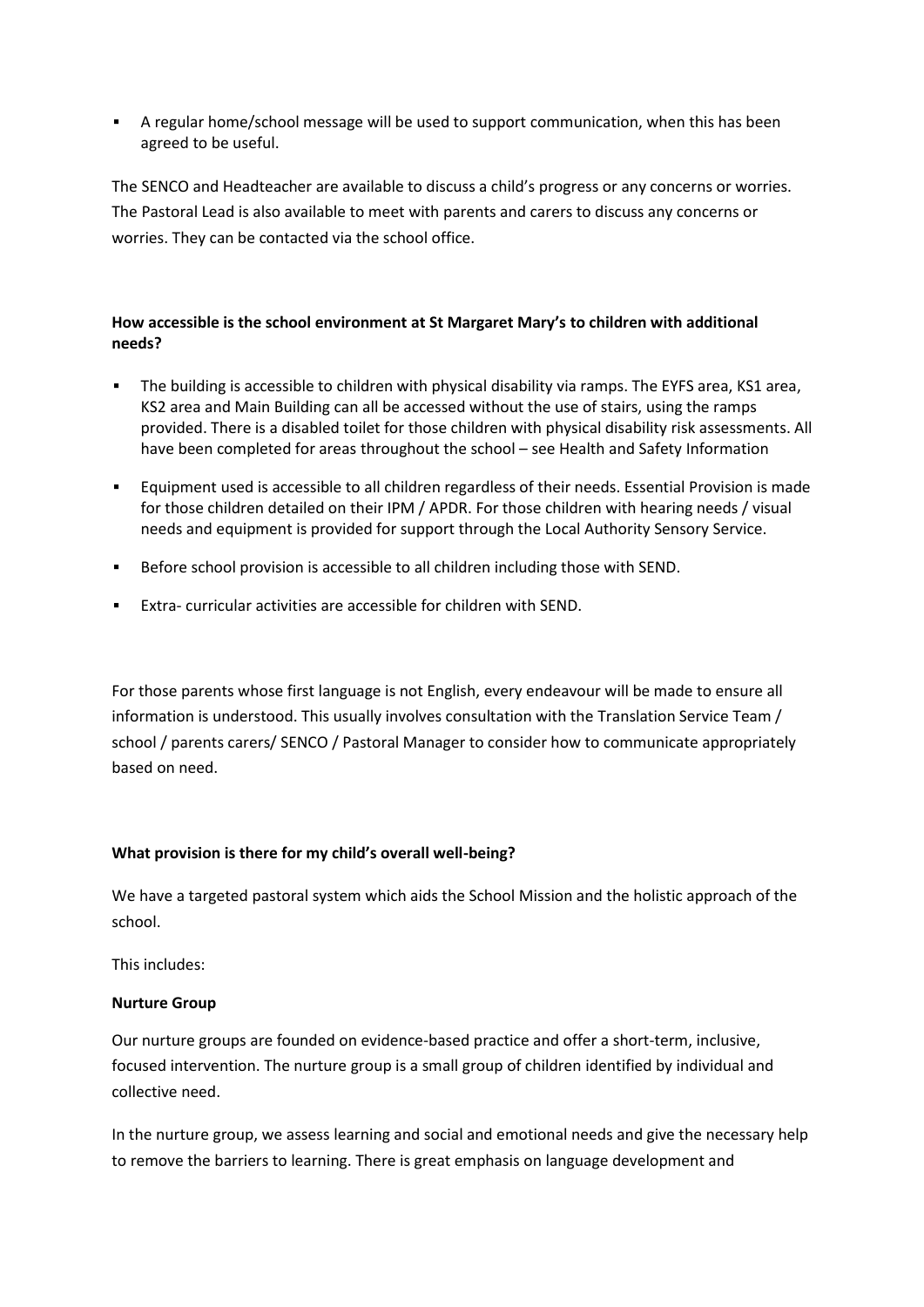communication. As the children learn academically and socially, they develop confidence, become responsive to others, learn self-respect and take pride in behaving well and in achieving.

Nurture support is not limited to the nurture group, as all the school embed the nurturing principles and practice at a whole school level, providing appropriate support for all pupils attending. This includes:

- Pastoral Lead support, focusing on social and emotional development, delivered 1:1, paired or in a group as appropriate, either in or out of class.
- Tailored intervention programmes delivered by teaching staff
- Intervention can come from the LA for children and their parents/carers on referral, delivered both in school and in the home if necessary.
- Intervention from the Child and Adolescent Mental Health Service (CAMHS) for children and their parents.
- Intervention from the Caritas Social Worker School Councillor and Well Being sessions / Mindfulness sessions, based on the child's individual need.

## **How will the school prepare and support my child in joining the school, transferring to a new school or in the next step of their education?**

- Pre-school meetings are held in the summer term (June/July) prior to the child beginning school in the September – This is part of our programme of 'home visits' and enables staff to learn more about a child's needs and for parents to provide any information they would like to share
- A home-school meeting is organised in the September of the new academic year, with the parent / carer, child and the reception teacher, so that there is a further opportunity to discuss a child's needs
- A transition meeting is held between the nursery staff and the reception teacher/ SENCO so that information can be passed on and discussed in detail before a child begins school. This is repeated as part of our transition process in all other year groups across the school.
- A meeting is held between all essential professionals, alongside the SENCO and the reception teacher, prior to a child beginning with identified SEND needs, so that school is prepared and any SEND information can be shared. Where significant and requiring identified SEND support and potential EHCP application, a member of the Statutory Assessment Team will attend.
- As each child begins a new class, a pupil profile meeting is completed between the existing teacher and the next teacher so that SEND children can be discussed in detail, to ensure there is a smooth transition and that the child's individual needs are shared
- As each child progresses to secondary school, the Year 6 teacher shares all relevant information with the Head of Year and the Pastoral Manager of the chosen secondary school so that there is a smooth transition between schools and to ensure the child's individual needs are shared. The SENCO shares all the SEND information at planned transition meetings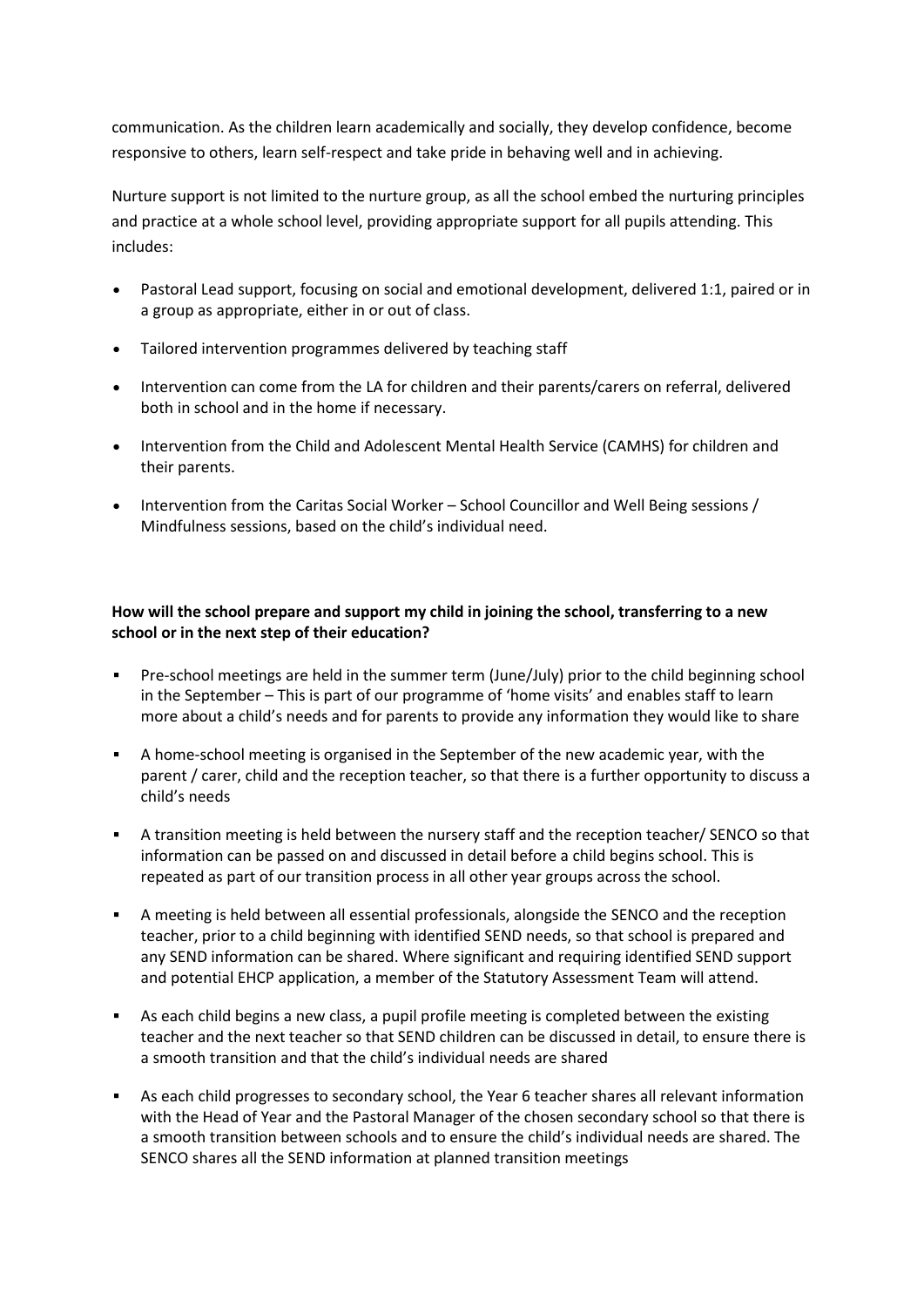- There are a number of occasions where the children visit their secondary school so that they are more confident when they begin the next stage of their education. The SENCO and or Pastoral Lead also completes a number of activities with the children to prepare them for the next stage in their education.
- Further visits to the child's secondary school can be arranged if needed, and meetings with the parent / teachers/ /SENCO / Pastoral Lead can be made to share further relevant information as required and for parents to share any concerns/ worries they may have. For those children who join or leave school mi- year information will be shared via the transfer system and consultations with previous settings

## **What do I do if I am not happy with the provision for my child at St Margaret Mary's?**

- For any concerns about the provision or progress of a child please initially contact the child's teacher who will be more than willing to discuss them
- The SENCO or the Headteacher can then be contacted
- If you are still not happy the SEND Governor can be contacted

All the above can be contacted through the school office or on 0161 681 1504

## **Is there any information about Looked after Children with SEND?**

The Virtual School Team work with every school that is educating a child looked after by Manchester City Council. Every school has a designated teacher tasked with tracking, supporting and promoting the educational achievement of those children. The designated Looked after Child teacher is Mr. Sutton.

See Key Information:

## Email: [virtualschool.education@manchester.gov.uk](mailto:virtualschool.education@manchester.gov.uk) Website: **<https://www.manchester.gov.uk/virtualschools/>**

- The needs of all the pupils who may have special educational needs either throughout, or at any time during, their time at St Margaret Mary's will be met and provided for in the most suitable and appropriate way. Those children who are classed as 'looked after', because they are not living with their parents, will be monitored and tracked carefully. Their progress will be reported upon in a coordinated and comprehensive way, to the Headteacher, Assessment Lead and Governors.
- The designated teacher (Mr. Sutton) attends Local authority meetings where further information is given on how best to provide for this group of children. Mr Sutton monitors the provision and progress for looked after children including those with special educational needs.
- All children who are' Looked after' with SEND working at SEN support or with an EHC, will have a Personal Education Plan, this is reviewed regularly by the SLT and child's classteacher.